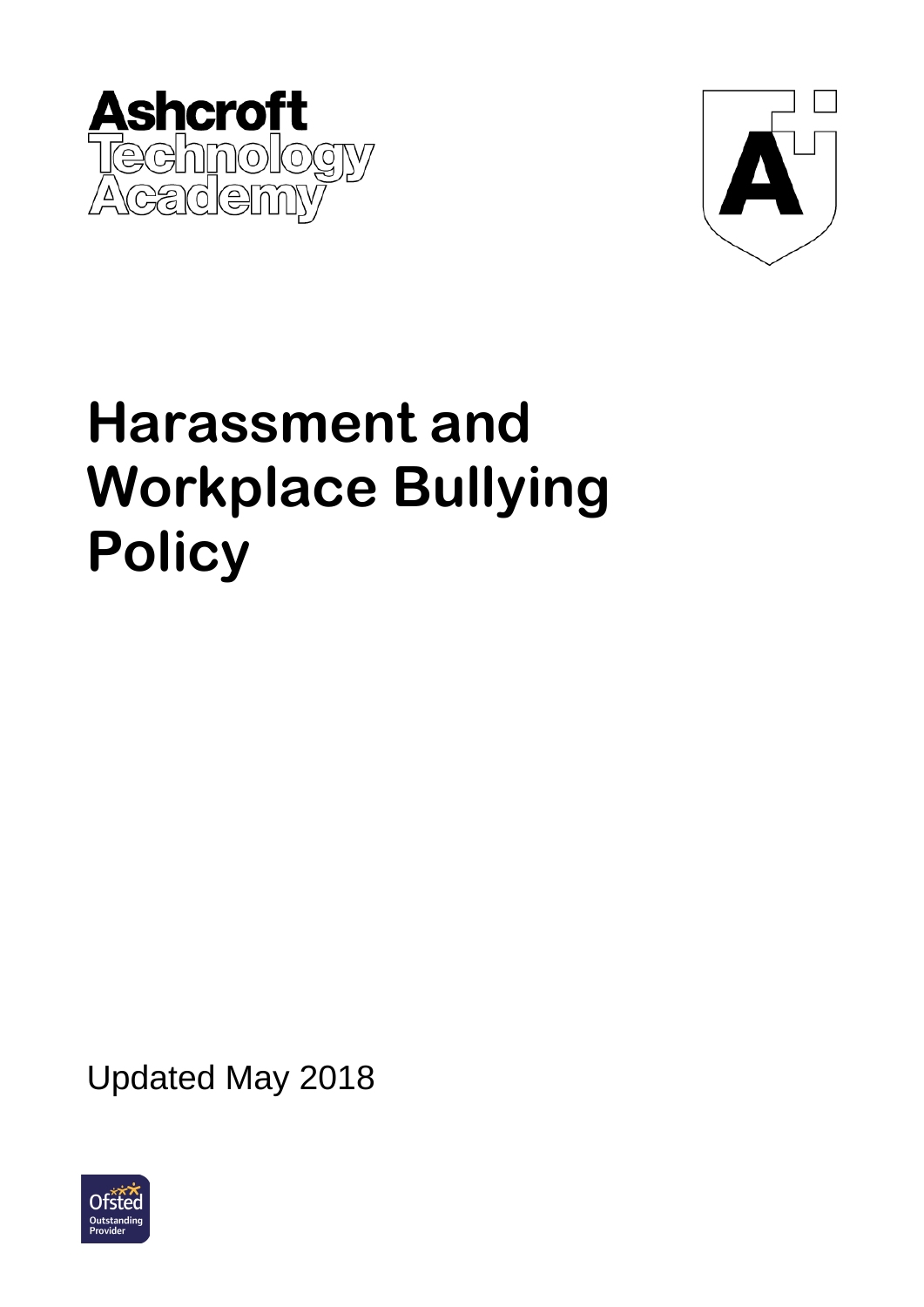#### **HARASSMENT AND WORKPLACE BULLYING POLICY**

Introduction by the Trust 3-5

#### **THE HARASSMENT AND WORKPLACE BULLYING COMPLAINTS PROCEDURE**

| 1.  | Dealing with complaints                                | 6              |
|-----|--------------------------------------------------------|----------------|
| 2.  | Details of events                                      | 6              |
| 3.  | Informal stage                                         | $6 - 7$        |
| 4.  | Formal stage                                           | $\overline{7}$ |
| 5.  | Involvement of external parties                        | 7              |
| 6.  | Investigating a complaint                              | 8              |
| 7.  | Suspension or re-deployment during an<br>investigation | 8              |
| 8.  | Right of representation                                | 8              |
| 9.  | Meeting with witnesses                                 | $8 - 9$        |
|     | 10. Report by the Investigating Officer                | 9              |
| 11. | Outcomes                                               | 9              |
|     | 12. Monitoring                                         | 10             |
|     | 13. Recording information                              | 10             |
|     | 14. Action if the complainant is dissatisfied          | 10             |
|     | 15. Review of policy and procedure                     | 10             |
|     | 16. Reporting template                                 | 11             |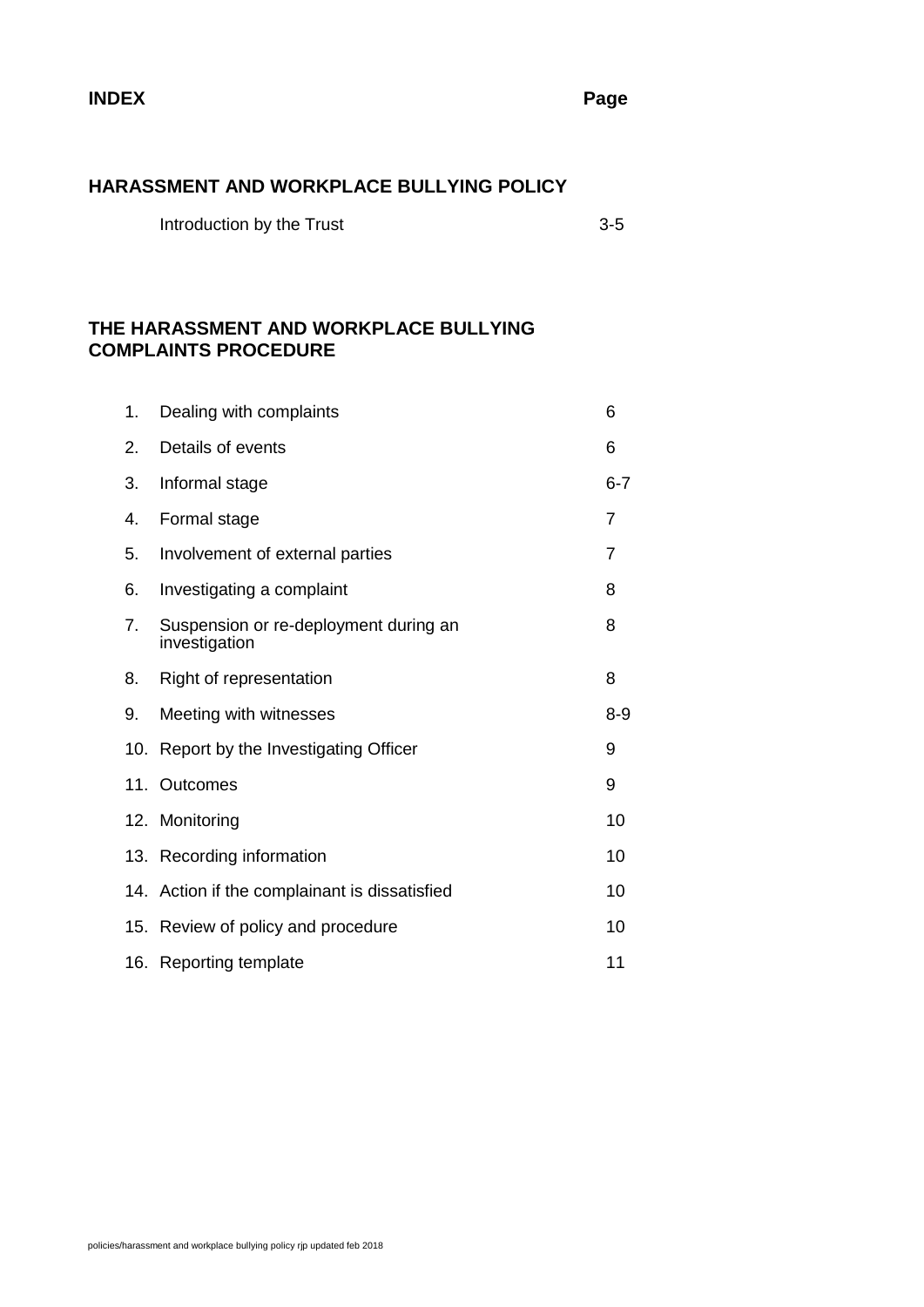## **Harassment and Workplace Bullying Policy**

### **Introduction**

#### **1 Statement**

- 1.1 Ashcroft Technology Academy is committed to the elimination of discrimination on the grounds of gender, marital status, sexual orientation, race, colour, nationality, creed, ethnic or national origins, age, disability, trade union membership and health and safety representation. It is the right of every member of staff to work at the Academy without fear of harassment or bullying.
- 1.2 The Academy recognises the problems associated with harassment and with bullying and is committed to providing an environment in which all individuals can operate effectively, confidently and competently. If a complaint is brought to the attention of a member of the Academy's leadership group, it will be investigated fairly, promptly and with appropriate action taken where deemed necessary.

#### **2 Definition of Harassment**

- 2.1 Harassment is any conduct which is unwarranted towards and/or unwanted by the recipient or a group of recipients, and which affects the dignity of that individual, or group of individuals, at work. This can have an adverse effect on work performance, it can undermine job security and it can create a threatening and unpleasant work environment. Harassment may be repetitive or it may be an isolated occurrence against one or more individuals. It can take a number of forms from, for example, bullying and overt physical contact through to subtler forms and can be undertaken in person or through the use of social media.
- 2.2 Harassment may take the following forms:
	- i Physical: contact (touching, patting, assault), threat by intimidation or aggressive actions
	- ii Verbal: unwelcome remarks, suggestions and propositions, malicious gossip, insults, personal jokes, offensive or unwelcome banter.
	- iii Non-verbal: negative or aggressive body language, gestures, isolation or noncooperation and exclusion from social activities, deliberately drawing attention to or referring to offensive literature, pictures and graffiti and/or images on a computer

#### **3 Definition of Bullying**

- 3.1 Bullying may potentially occur when an individual abuses a position of power and authority or could occur between professional peers.
- 3.2 Bullying may take the following forms:
	- i Being humiliated or openly criticised on a regular basis
	- ii Being repeatedly accused of errors, which the employee did not make or in a way that is inappropriate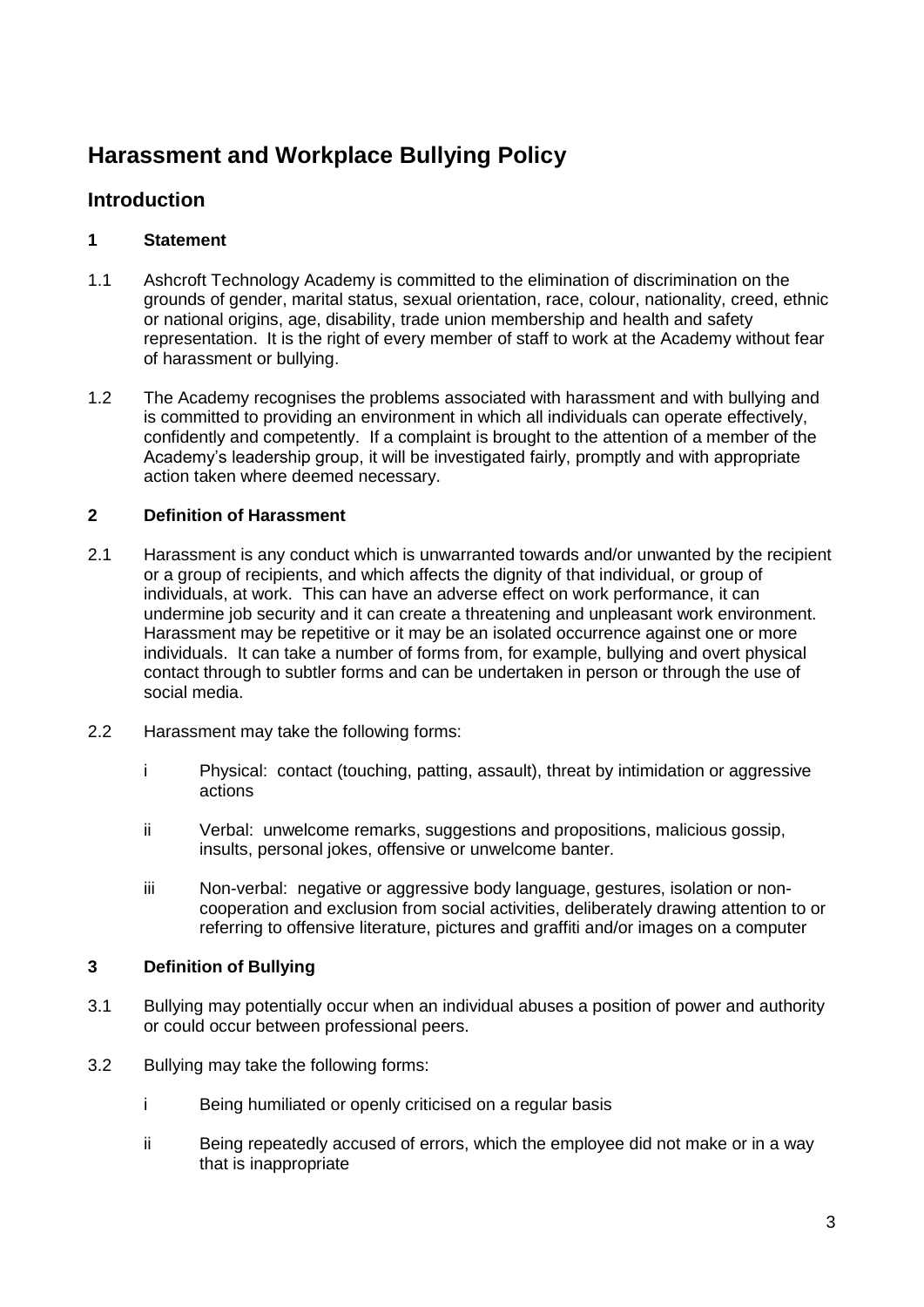- iii Being frightened by physical threats
- iv Being shouted at or verbally abused on a regular basis
- v Being regularly given tasks which it is known the employee lacks the skills to do
- vi Being regularly given tasks with unreasonable timescales, or without appropriate support and/or training
- vii Unreasonable and repeated exclusion from professional group activities
- viii Having information that is necessary or helpful to perform their duties deliberately withheld by colleagues
- 3.3 Bullying is, however, distinct from everyday fair management.

Examples of appropriate and acceptable discussions include:

- i Being told that a task has not been completed to an acceptable standard
- ii Being told that areas of performance are below standard
- iii Being asked to modify behaviour towards others so that professional behaviours are acceptable at all times
- iv Being asked to account for mistakes or missed deadlines that are within the employee's control and responsibility
- v Meeting with line management to discuss sickness or absence

#### **4 Responsibilities**

- 4.1 It is the duty of every member of staff employed at the Academy to take responsibility for their behaviour and to modify it, if necessary, as neither harassment nor bullying are acceptable under any circumstances. In the event of a failure to behave in an acceptable manner, disciplinary action - in accordance with the Academy's disciplinary and dismissals procedure - may be necessary. Any individual found to be responsible for behaving in an inappropriate way which could be interpreted as harassment or bullying of another could be held personally liable should the staff member concerned pursue legal action.
- 4.2 In communicating this to staff, managers are required to ensure that the policy is applied fairly and consistently and that harassment and/or bullying do not occur. Failure to do so could result in disciplinary action, in accordance with the disciplinary and dismissals procedure.
- 4.3 Anyone experiencing harassment or bullying has the right to avail themselves of the complaints procedure detailed in this document, irrespective of the right which may exist to pursue the matter through an Employment Tribunal or a Court of Law.

#### **5 Training**

5.1 Training will be made available, as appropriate and through the Principal or Vice-Principal, to managers in the Academy, in order to ensure that they gain the knowledge, skills and awareness necessary to operate the Academy's policy efficiently and effectively.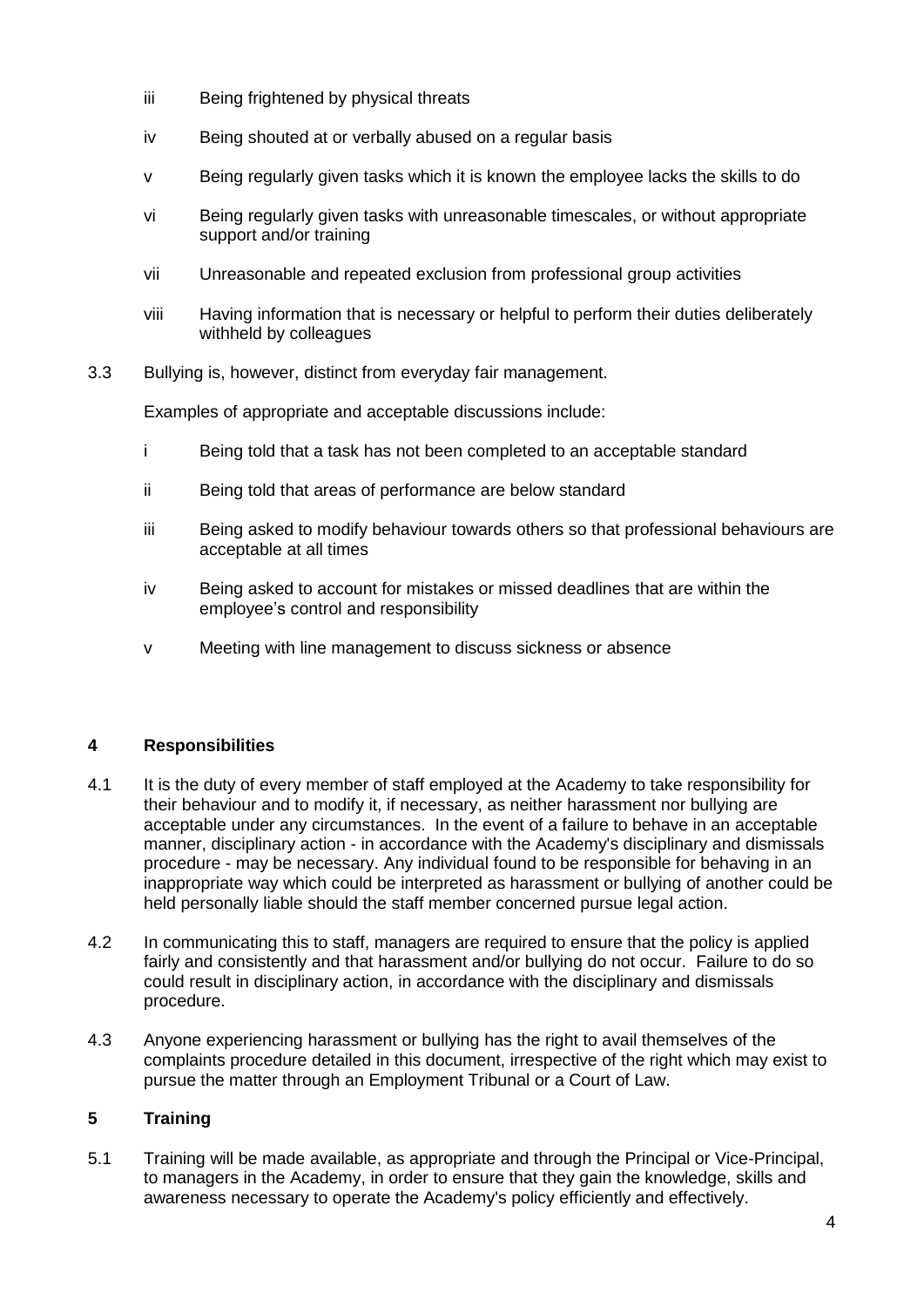#### **6 Supportive Framework**

- 6.1 The Academy recognises that making a complaint of harassment or bullying is likely to be a distressing experience and that it may be difficult for individuals to raise complaints directly with line managers. In view of this, the Principal shall designate the Vice-Principal to act as the Academy's Welfare Manager. Individuals may approach the Vice-Principal, or a member of the leadership group, who will pass the matter to the Vice-Principal for investigation.
- 6.2 The Vice-Principal will provide support and assistance to the complainant during this challenging time. Support and assistance will also be extended to the alleged perpetrator, if requested.
- 6.3 The Vice-Principal will have no role in formal investigations, nor will he provide evidence in any proceedings. All discussions between the Vice-Principal and the individual(s) will be confidential. The Vice-Principal may not reveal any matters discussed with another member of the Academy staff other than with the Principal, or with the Chair of the Finance and Resources Committee, should a complaint relate to the Principal.
- 6.4 In the event that a complaint relates to the Vice-Principal, the Principal will adopt the role of Welfare Manager or he will delegate the role to another member of the Leadership Group.

#### **7 Time Limits**

7.1 Under Equal Opportunities legislation, individuals may bring Employment Tribunal claims within three months of an alleged incident. Individuals who do submit an application should ask the Employment Tribunal to defer any proceedings pending the outcome of the Academy's investigation.

#### **8 Counter allegations**

8.1 On occasion, counter allegations may be made by people when they are informed that complaints have been lodged against them. For example, they may claim to have been harassed by the other person or they may claim that their behaviour has been provoked by them. In these eventualities both parties' allegations will be dealt with as separate complaints (i.e. with separate investigations and hearings) under this procedure.

#### **9 False allegations**

9.1 Making an untrue and malicious allegation will likely result in disciplinary action against the complainant.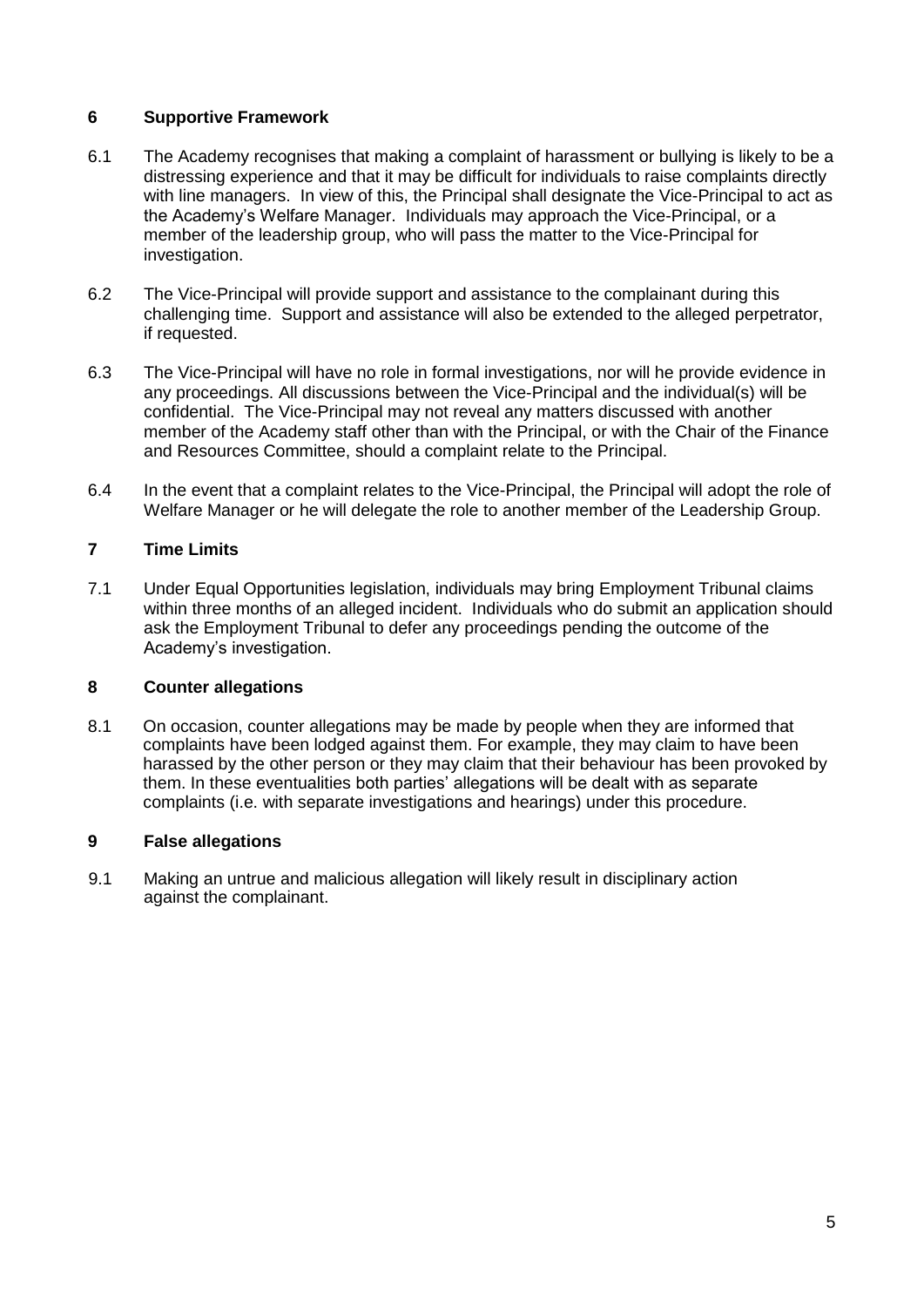## **Harassment and Workplace Bullying Complaints Procedure**

#### **1 Dealing with Complaints of Harassment or Workplace Bullying**

- 1.1 The following procedure has been designed to deal with complaints of harassment or workplace bullying which need to be handled in a sensitive manner. The procedure therefore seeks to ensure minimal stress for the complainant, timely resolution of complaints, and a degree of flexibility appropriate to individual circumstances.
- 1.2 At all stages of the procedure, the need to maintain confidentiality will be paramount. Information circulation will be minimised to that which is necessary to ensure a fair investigation and hearing.
- 1.3 If at any stage in this procedure an individual does not receive a response to a formal complaint in accordance with the specified or agreed time limits, or where the response is deemed inadequate or inappropriate, the individual is entitled to raise the matter under the Academy's grievance procedure.

#### **2 Details of Events**

- 2.1 It is important that anyone who believes they have suffered or are suffering from harassment or bullying should keep notes of the details outlined below for each incident and that the notes are made as soon after the event as possible.
- 2.2 Detailed notes should include the following:
	- i date, time and place(s)
	- ii name of person allegedly harassing or bullying them
	- iii what actually happened or happens on a regular basis
	- iv how the victim actually felt at the time
	- v name(s) of any witness(es)
	- vi action taken and whether reported to management
- 2.3 Any correspondence relating to the incidents and subsequent complaints should also be retained.

#### **3 Informal Resolution - Stage 1**

3.1 Every effort should be made to resolve the issue informally in the first instance, if this is possible and appropriate. As soon after the incident as possible, the individual should discuss the incident with the alleged perpetrator in order to indicate that the incident is not welcomed and should stop. If the complainant is too uncomfortable to speak directly to the alleged perpetrator, this could be done by writing to them. The complainant should make a note of the action taken and if direct words have been exchanged with the perpetrator, the Vice-Principal should be appraised, in confidence at this stage, of the fact that an unwelcomed aspect of behaviour has been requested to stop. Alternatively, the complainant may seek the help of the Vice-Principal in their capacity as the Academy's Welfare Manager to convey such a request.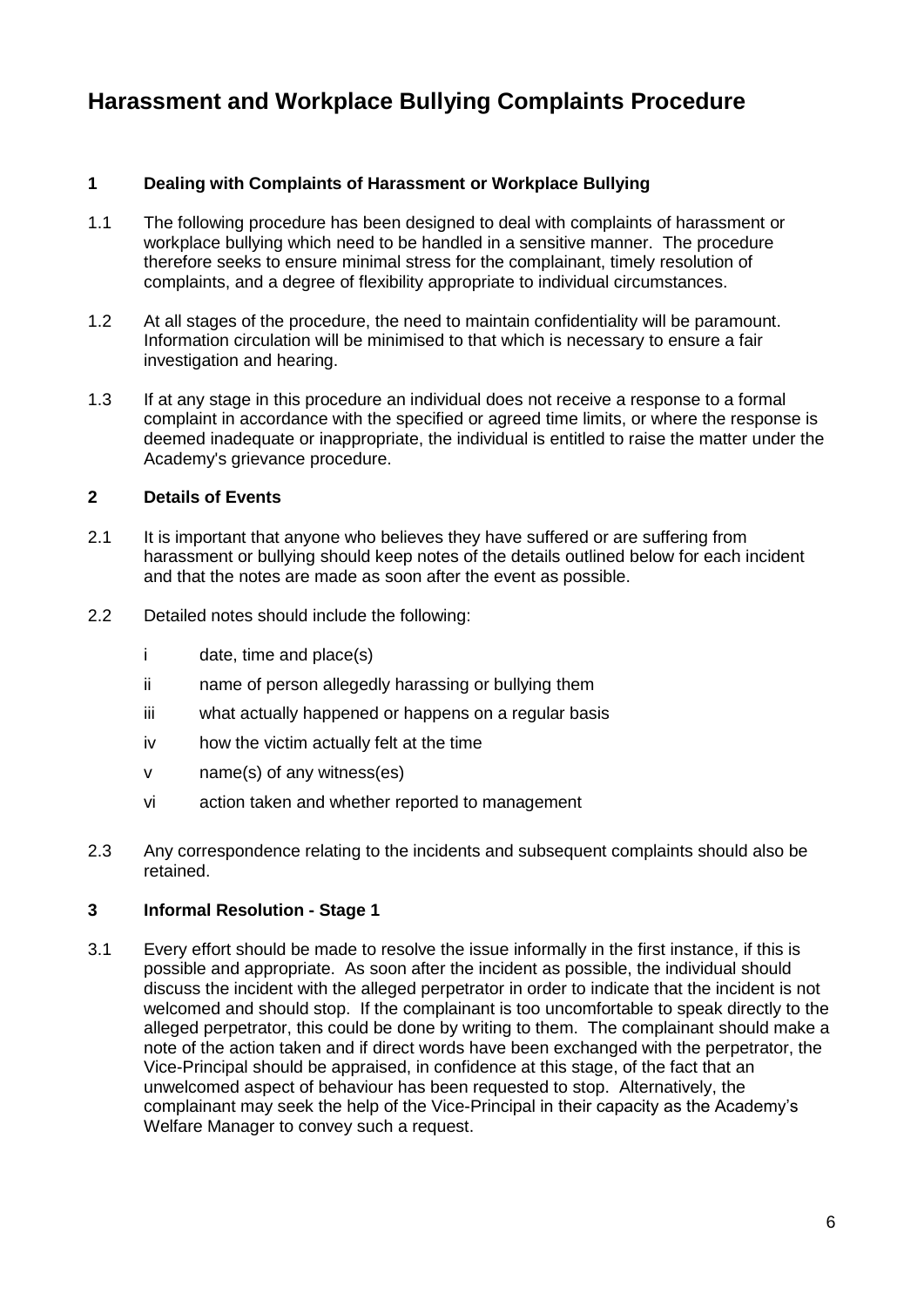- 3.2 If the individual is unable to resolve the problem, either personally or with the assistance of the Vice-Principal, he or she may contact his or her line manager for advice. If the line manager is the person against whom the complaint is being made, the individual may refer the matter to the next level of management above. Where the individual indicates that he or she would prefer to discuss the matter with a person of the same gender and/or race, this will be arranged by the Vice-Principal when possible.
- 3.3 Any discussion will be confidential and no further action will be taken without the consent of the individual concerned. In some cases, however, the allegation may be so serious as to require immediate action; for example, it involves a criminal offence or serious misconduct. In such circumstances, the Academy may be compelled to take action irrespective of the individual's wishes.
- 3.4 The courses of action open to an individual following an attempt to resolve a problem informally include:
	- i to take no further action at this stage but to record any future incidents, as recommended above, and to keep the situation under review, enabling the individual to seek further advice in the future if necessary;
	- ii if the perpetrator has not already been approached, to ask the person to stop the offending behaviour and again keep the situation under review; or
	- iii to make a formal complaint as outlined in Stage 2 below.

#### **4 Formal Complaint - Stage 2**

- 4.1 This may be used where:
	- i the complainant, with reasonable cause, regards an attempt at informal resolution as inappropriate; or
	- ii the informal attempts at resolution have been unsuccessful.
- 4.2 An individual wishing to make a complaint of harassment or bullying should put it in writing and submit it to the Principal. The letter should specify that it is a formal complaint and it should give details of the incident(s). This may be done using the template document (Appendix A) included at the end of this procedure.
- 4.3 Once an individual has instituted a formal complaint, the Principal should appoint a member of staff to conduct a formal investigation. That person should not be connected to the complaint in any way. It may be necessary for the Principal to appoint a second person to assist in the investigation to reflect the nature of the complaint in terms of race, sex or disability.

#### **5 Involvement of external parties**

5.1 In cases of an alleged assault or alleged behaviour that is considered to be criminal in nature, the Academy may make immediate contact with the Police or seek other professional external input.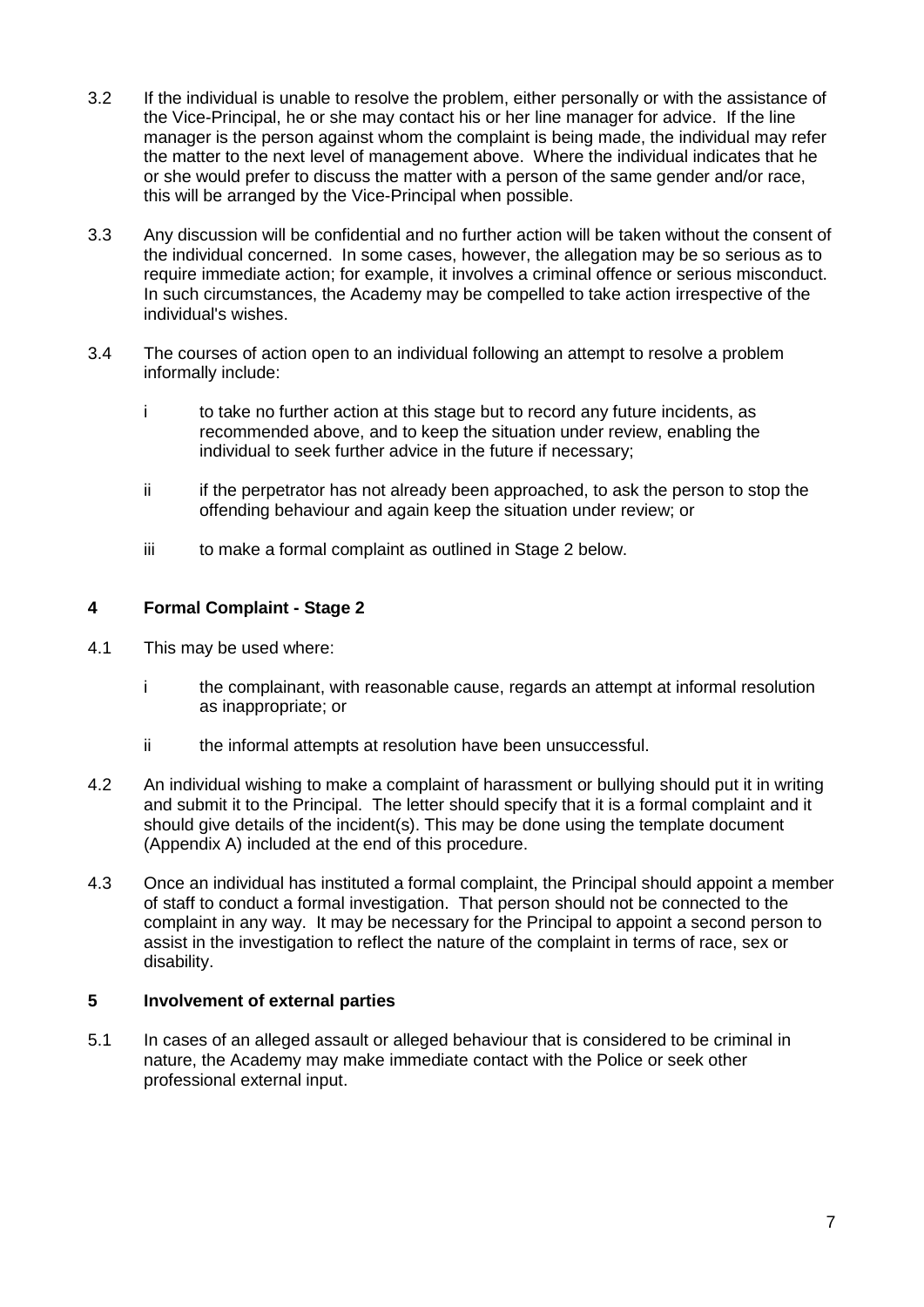#### **6 Investigating a complaint**

- 6.1 The investigator is required to protect the rights of both parties involved and to guarantee that both parties have a fair opportunity to submit their version of events.
- 6.2 The person against whom the complaint has been made should be informed of the nature of the complaint and should be sent a copy of the complainant's letter. They should also be given details of the procedure involved and advised on their right of representation.
- 6.3 Line managers will ensure the release of staff from their normal duties to participate in the investigation, as required.
- 6.4 Strict confidentiality will be maintained throughout the investigation by all parties concerned, including any witnesses. The complainant, the person against whom the complaint is made and witnesses will be interviewed separately and a detailed record of all interviews will be kept. These records should be signed by the relevant parties.
- 6.5 The investigation will be carried out thoroughly, impartially and with due sensitivity to the nature of the complaint. A key aim of the investigation will be to determine whether the conduct being complained of is reasonably capable of being categorised as offensive.
- 6.6 The investigation should normally be completed within twenty working days of the complaint being received. On occasions, it will not be possible to keep within this timescale. In such cases, the complainant and the alleged perpetrator must both be kept informed of any need for an extension, and of the likely timescale for completion.

#### **7 Possible Suspension or Redeployment during an Investigation**

- 7.1 In order to relieve the stress and pressure on one or both parties, to prevent the risk of further incidents and to prevent victimisation, it may be necessary:
	- i to suspend the alleged perpetrator, or both parties; (suspension under this procedure would be a neutral action on the part of the Academy and would not constitute disciplinary action and therefore any such suspension would be on full pay).
	- ii to redeploy temporarily one or both parties if at all possible; or (the complainant should be given the choice, though normally the alleged perpetrator would be redeployed first).
	- iii to grant special leave of absence

#### **8 Right of Representation**

8.1 Both the complainant and the alleged perpetrator may be accompanied and represented by a work colleague or trade union representative throughout the formal consideration of a complaint.

#### **9 Meeting with Witnesses**

9.1 Those investigating the complaint should meet anyone else who was present at the time of the alleged incident or who has relevant information. Notes of these meetings should also be taken and signed by the witness(es). Further interviews may need to take place to clarify or elicit more information. Those investigating the complaint also need to ensure that they have collected all relevant written materials.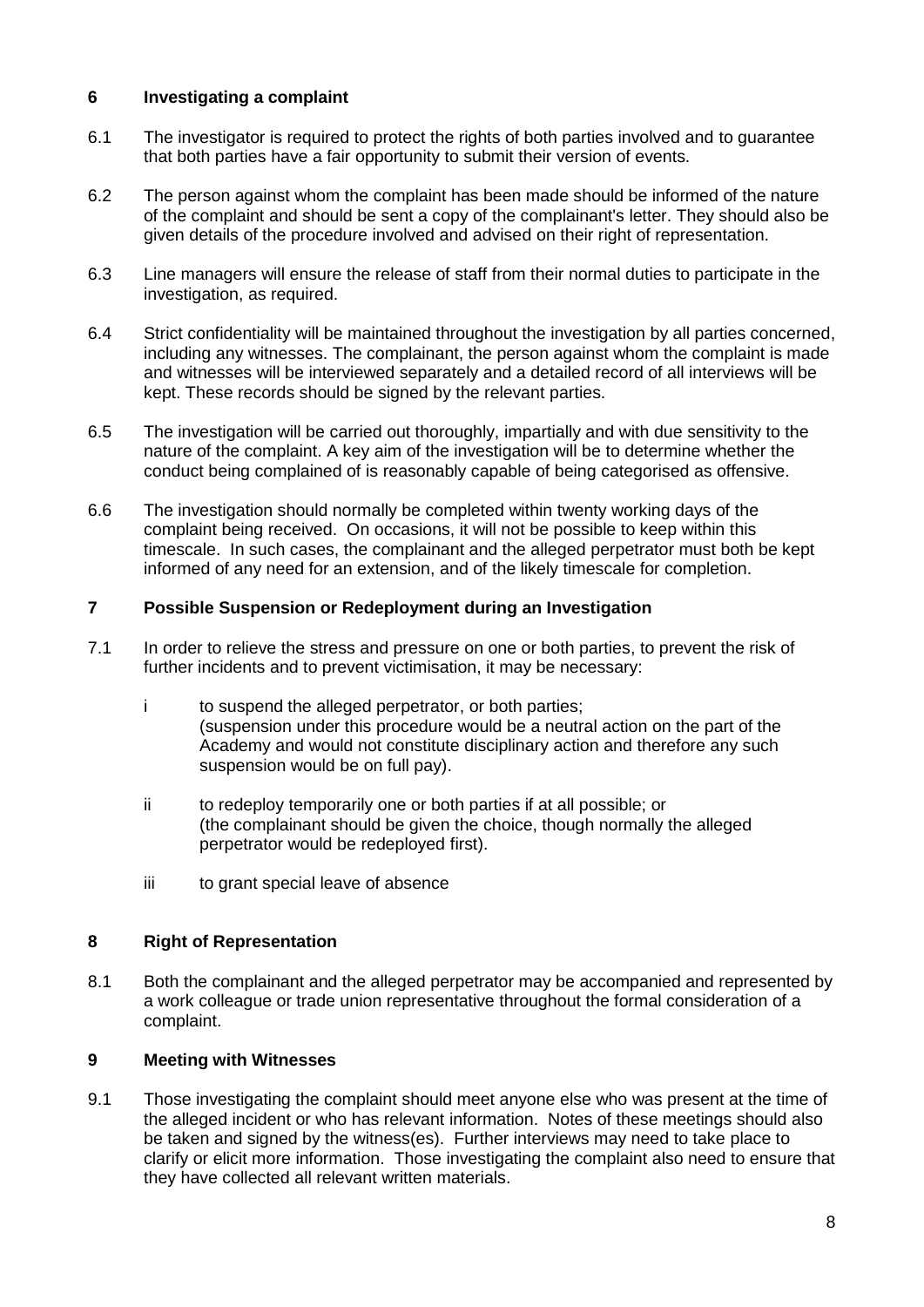9.2 In some cases, there will be no witnesses and it will be one person's word against another's. In these cases, consideration should be given to whether, on the balance of probabilities, the incident(s) actually occurred.

#### **10 Report by Investigating Officer**

10.1 Those investigating the complaint should, on completion of the investigation, review the material collected and summarise the findings on whether the complaint is substantiated. The complainant's appearance, sexual orientation and ethnicity must not be considered as relevant information. The report should be submitted to the Principal who will be the final arbiter on the subsequent action which could lead to any of the following outcomes.

#### **11 Outcomes**

- 11.1 The action to be taken following the investigation will depend on the conclusions reached after due consideration of all of the facts.
- 11.2 If the allegation has not been substantiated, the investigator(s) should issue a statement outlining their conclusions. Where the investigation of the complaint has irreparably damaged working relationships, the Principal should consider transferring or rescheduling the work of one of the employees concerned - if this is deemed possible - rather than requiring them to continue working together if it would be against the wishes of either party.
- 11.3 If the investigator decides that disciplinary action is justified, the matter should be referred to the Principal for a hearing under the disciplinary and dismissals procedure. This will replace the investigation stage in the disciplinary and dismissals procedure. The stages that follow, including any appeal against action taken, will be as set out in the disciplinary and dismissals procedure. The alleged perpetrator will then be entitled to a full hearing in accordance with the disciplinary and dismissals procedure. If the recommendation made is that disciplinary action should be taken, and the Principal accepts that recommendation, such action should be taken without delay. If the Principal decides not to accept such a recommendation by the investigating officer, the Principal should put the reasons in writing for his decision.
- 11.4 If the investigator upholds the complaint, but considers that disciplinary action would not be justified, the investigator may recommend that:
	- i one of the parties should be transferred, if this is deemed possible; (The complainant should, wherever practicable, be allowed to choose whether they wish to be transferred to another department on either a temporary or permanent basis. If the complainant wishes to remain in his or her current post, the perpetrator should be transferred.)
	- ii the perpetrator should be required to attend an appropriate training course or receive appropriate counselling or coaching;
	- iii arrangements should be made for both parties to work as separately as possible; or
	- iv the complainant should be granted a period of compassionate leave.
- 11.5 If a complaint is considered to be untrue and malicious by the investigating officer, the investigating officer's report will recommend further investigation, which could lead to disciplinary action by the Principal against the complainant.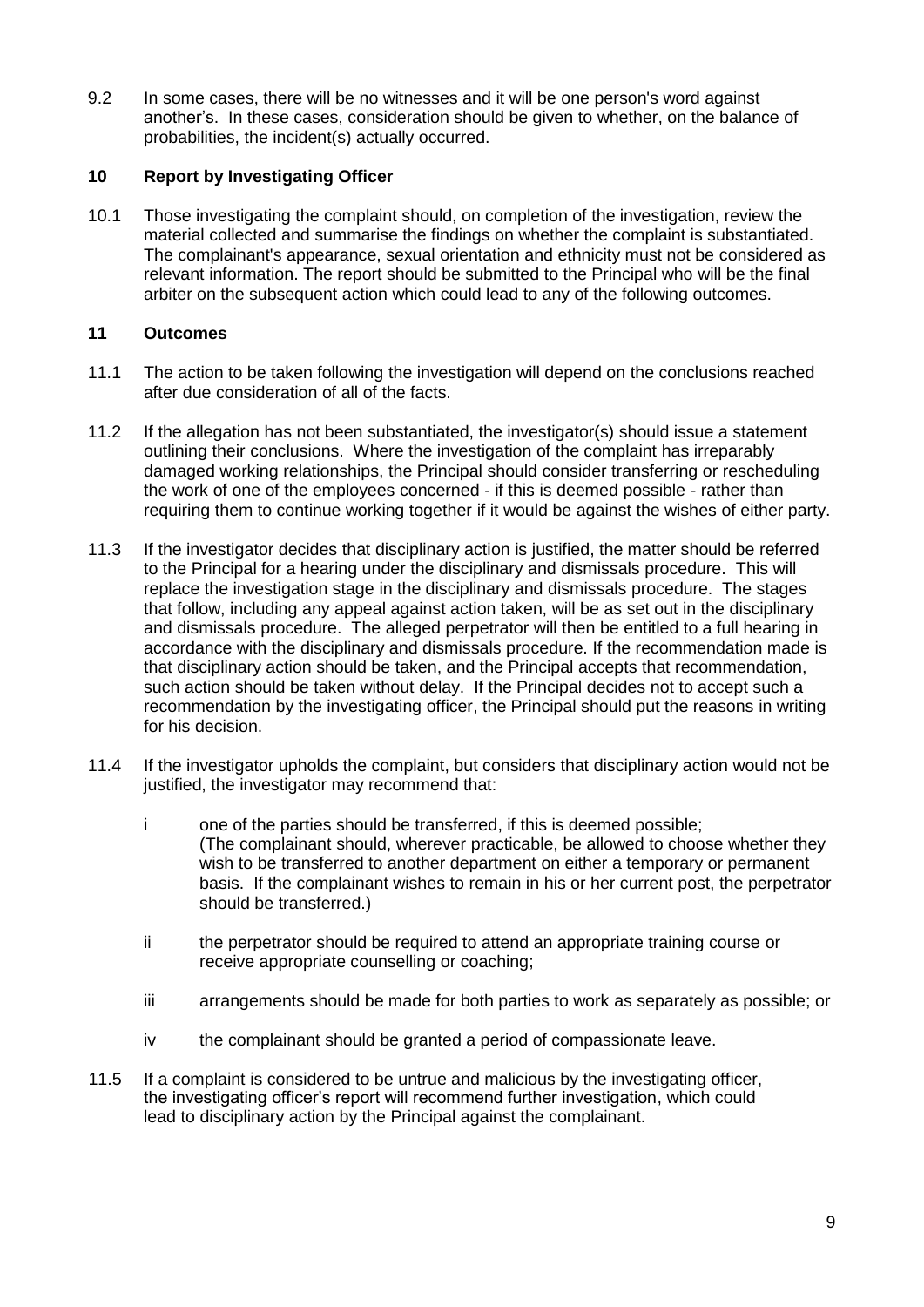#### **12 Monitoring**

12.1 If a complaint is upheld, the Vice-Principal should monitor the on-going situation to ensure that the harassment/bullying has stopped.

#### **13 Recording Information**

- 13.1 After the complaint has been heard, the following storage arrangements should be followed:
	- i if the complaint is a stage one, informal complaint, no record will be kept on personal files but the central Academy record will be updated for monitoring purposes;
	- ii if the complaint is unsubstantiated, no record will be made on the alleged perpetrator's file. However, documents collated during the course of the investigation will be stored by the Vice-Principal;
	- iii if the complaint results in a disciplinary hearing, the storage of records should be in accordance with the disciplinary and dismissals procedure.

#### **14 Action if the Complainant is Dissatisfied**

- 14.1 If the complainant disagrees with the decision, or feels that procedures were not followed properly, he or she may refer the matter to the Principal who may seek to appoint another investigator or seek external advice in confidence.
- 14.2 The Principal's decision on the outcome of such a referral will be final.

#### **15 Review of Policy and Procedure**

15.1 The Finance and Resources Committee will review this policy on a regular basis and assess its implementation and effectiveness. The policy will be shared with Academy staff.